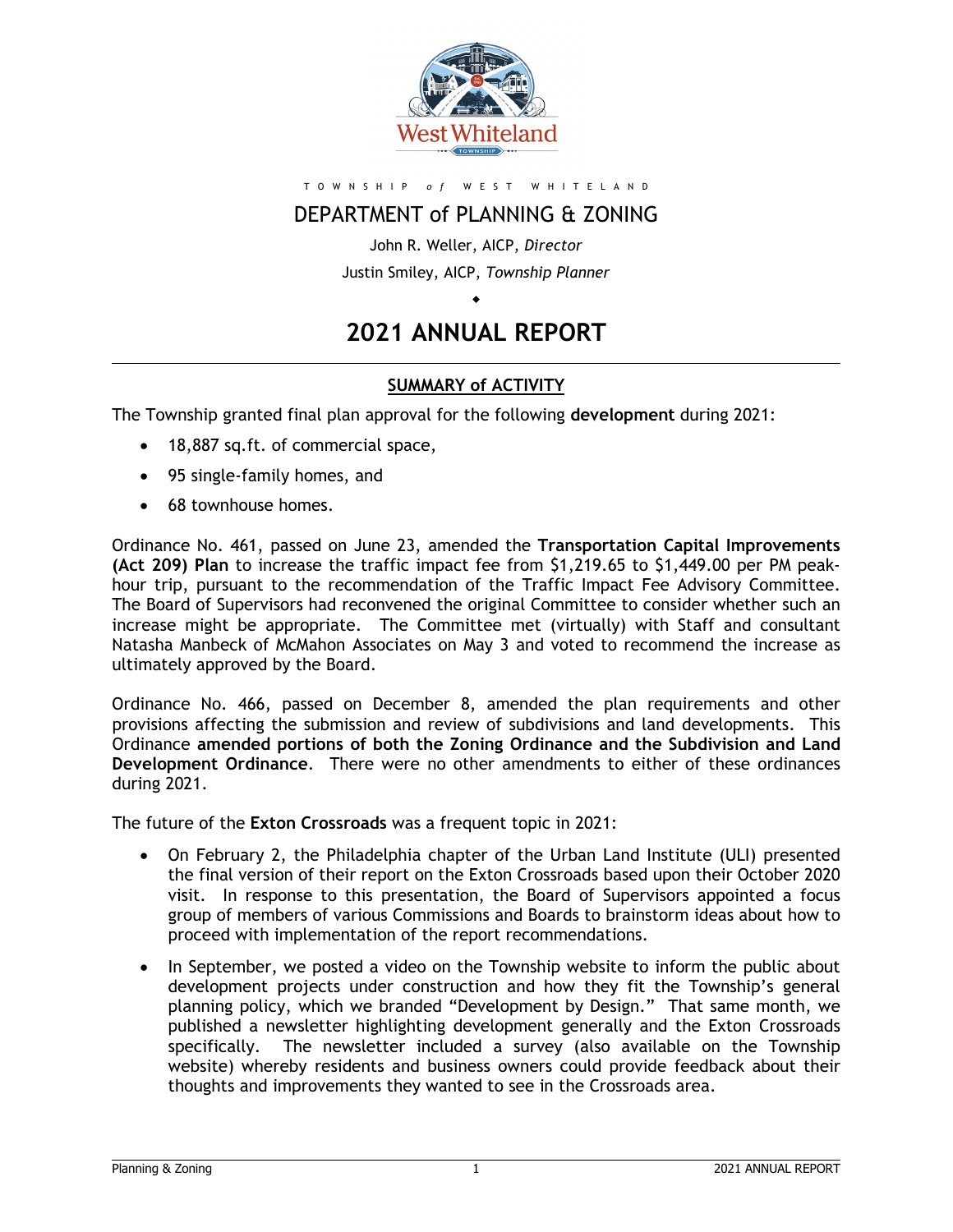• On November 17, we held a public meeting (in-person and simultaneously via Zoom) called "Community Conversation: Exton Crossroads" to present and discuss the topics addressed in the September newsletter, the ULI report, and the survey results to date (the response period ended on November 30). Those attending gave additional feedback about the future of the Exton Crossroads and the Township generally.

Staff and McMahon Associates (the Township's traffic engineering consultant) created a brochure promoting funding for the construction of a third northbound lane for PA Route 100, as proposed by the Pottstownt Pike Congestion Mitigation Feasibility Study of 2018.

#### **PLANNING COMMISSION**

The Planning Commission met seventeen times during 2021. At their reorganization meeting on January 5, they elected Mark Gordon to be Chair and Ray McKeeman to be Vice-Chair; Mr. Gordon and Mr. McKeeman served in these offices for the full year. Commission members Dan Cote, Brian Dunn, Jeff Glisson, and MaryFrances McGarrity also served for the entire year. Joseph Altimari resigned from the Commission in May, and the Board re-apppointed former member Andy Wright to take his place in November. Mr. Dunn was elected to the Board of Supervisors in November and therefore left the Commission after the final meeting of 2021.

In the course of the year, the Commission reviewed four conditional use applications, four land development plans, and no sketch plans. The Commission also worked extensively on the amendments to the Subdivision and Land Development Ordinance and Zoning Ordinance regarding plan requirements and plan review processes; the Board of Supervisors approved these amendments by Township Ordinance No. 466 in December. The Commission also reviewed an ordinance amendment to define "active adult community" and to allow such use in the IN Institutional Overlay district. On the following chart, "approved" in the "Status" column indicates the date of the meeting at which the *Commission* passed a motion recommending that the Board of Supervisors approve the plan or conditional use application, not the date of approval by the Board.

| # | <b>Project Name</b>          | <b>Type</b>         | <b>Description</b>                                                                                                                                                                         | <b>Status</b>       |
|---|------------------------------|---------------------|--------------------------------------------------------------------------------------------------------------------------------------------------------------------------------------------|---------------------|
|   | 690 E. Lincoln<br>Associates | Land<br>Development | Construction of a 5,590 sq.ft. conven-<br>ience store and gas station and 68<br>townhouses on a 18.9-acre lot at the<br>southwest corner of E. Lincoln Hwy. and<br>Ship Rd.                | Approved 11/4/21    |
| 2 | Boot Rd. Storage             | Subdivision         | Subdivision to provide an existing<br>dwelling on the commercial property at<br>200 King Rd. with its own 1.0-acre lot.                                                                    | Approved 1/19/21    |
| 3 | Columbia Cottage             | Conditional<br>Use  | Construction of 72-unit senior care<br>facility on a 6.0-acre lot at 930-936 E.<br>Boot Rd.                                                                                                | <b>Under Review</b> |
| 4 | Dunnwoody Dr. Outdoor        | Conditional<br>Use  | Construction of 2-sided billboard at<br>1473 Dunwoody Dr., adjacent to the US<br>Route 202 expressway.                                                                                     | Approved 1/19/21    |
| 5 | Public Works Facility        | Conditional<br>Use  | Construction of 3 buildings with a total<br>footprint of 39,200 sq.ft. on a 25.1-acre<br>vacant lot at 215 Valley Creek Blvd.                                                              | Approved 10/19/21   |
| 6 | Raj Real Estate              | Land<br>Development | Construction of a 1-story retail and<br>storage building covering 13,297 sq.ft.<br>on a 3.0-acre lot with an existing retail<br>commercial building (which is to<br>remain) at 4 Tabas La. | Approved 2/2/21     |
| 7 | Ship Run Developers          | Subdivision         | Subdivision to allow construction of 95<br>single-family homes on a 62.5-acre lot<br>at 500 E. Lincoln Hwy.                                                                                | Approved 6/1/21     |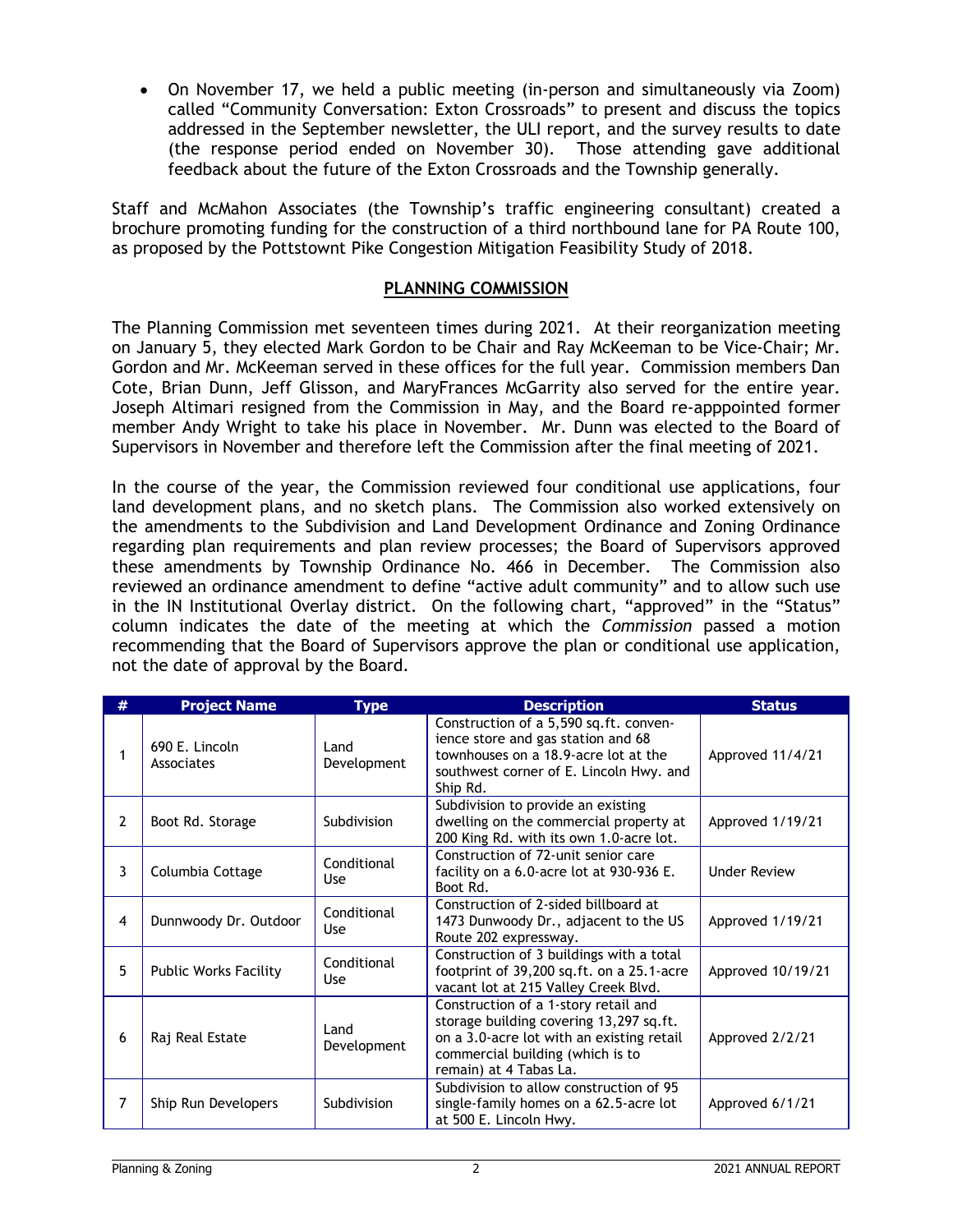|  | Whitford Property, Inc. | Conditional<br>Use | Demolition of existing Sunoco/Welsh<br>Automotive building and a portion of an<br>existing office building to accommodate<br>a 5,585 sq.ft. Wawa convenience store<br>and gas station on a 3.2-acre lot at 401-<br>403 W. Lincoln Hwy. | <b>Under Review</b> |
|--|-------------------------|--------------------|----------------------------------------------------------------------------------------------------------------------------------------------------------------------------------------------------------------------------------------|---------------------|
|--|-------------------------|--------------------|----------------------------------------------------------------------------------------------------------------------------------------------------------------------------------------------------------------------------------------|---------------------|

The preceding section is provided in part to satisfy the reporting requirement of §207(a) of Pennsylvania Act 247, the Municipalities Planning Code.

#### **HISTORICAL COMMISSION**

The Historical Commission met eleven times during 2021; only the July meeting was cancelled due to lack of business. At the reorganization meeting on January 11, the Commission elected Julie Bauer to be Chair and Joe McCormick to be Vice-Chair. Ms. Bauer and Mr. McCormick served in these offices for the entire year, as did members Roberta Eckman, John Kabli, Jonathan Martin, and John Prendergast. There is one vacancy on the Commission.

As provided by the Township Zoning Ordinance, the Commission advises the Board of Supervisors and the Zoning Hearing Board regarding subdivisions, land developments, conditional use applications, and variance applications involving properties that have or are within 300 feet of an identified historic resource. The Commission also reviews applications for building permits, demolition permits, sign permits, and zoning permits for historic resources. Other Commission activity in 2021 included the following:

- Work continued on the update to "A History of West Whiteland," including the Township's official inventory of historic resources. Due to COVID-related delays, the work took longer than first anticipated, and we received a six-month extension from the Chester County Planning Commission, which provided significant funding through their Vision Partnership Program. The project consultant, Commonwealth Hertitage Group, expects to complete all deliverables by the first quarter of 2022, including updates to the survey of historic resources, the historic resources map, and the document text, along with support for creating an interactive mapping tool for public use.
- On November 8 the Commission recognized the 2020 and 2021 recipients of the Historic Preservation Awards for outstanding preservation and rehabilitation of historic resources. The 2020 awardees were: Buckman's Ski & Showboard Shop/Thomas D. Trimble House at 403 N. Pottstown Pk.,<sup>[1](#page-2-0)</sup> Chase Bank/Malvern Federal at 109 N. Pottstown Pk., and Williams Cabins at 513 E. Lincoln Hwy. The 2021 awardees were: Arrandale manor house at 408 W. Lincoln Hwy., the David Ashbridge Log House on King Rd., and the Evan Lewis House on N. Ship Rd. These were the eighth and ninth consecutive years that the Commission has presented awards.
- The Commission provided expert assistance to the owners of the following historic sites: the Arrandale Barn, adjacent to the Arrandale manor house mentioned above; the Ashbridge Tenant House, which is part of the historic core of the Main Street at Exton community; the barn of the former Ryerss Infirmary for Dumb Animals, now a private residence and part of the Ryerss Hunt community; the Hannah White Log House along W. Boot Rd.; Maple Spring Farm on Shoen Rd.; Fairfield/Charles Thomas House at 225 N. Whitford Rd.; and a Gothic Revival farmhouse, also along N. Whitford Rd.

<span id="page-2-0"></span><sup>&</sup>lt;sup>1</sup> Specific addresses are shown only for non-residential properties.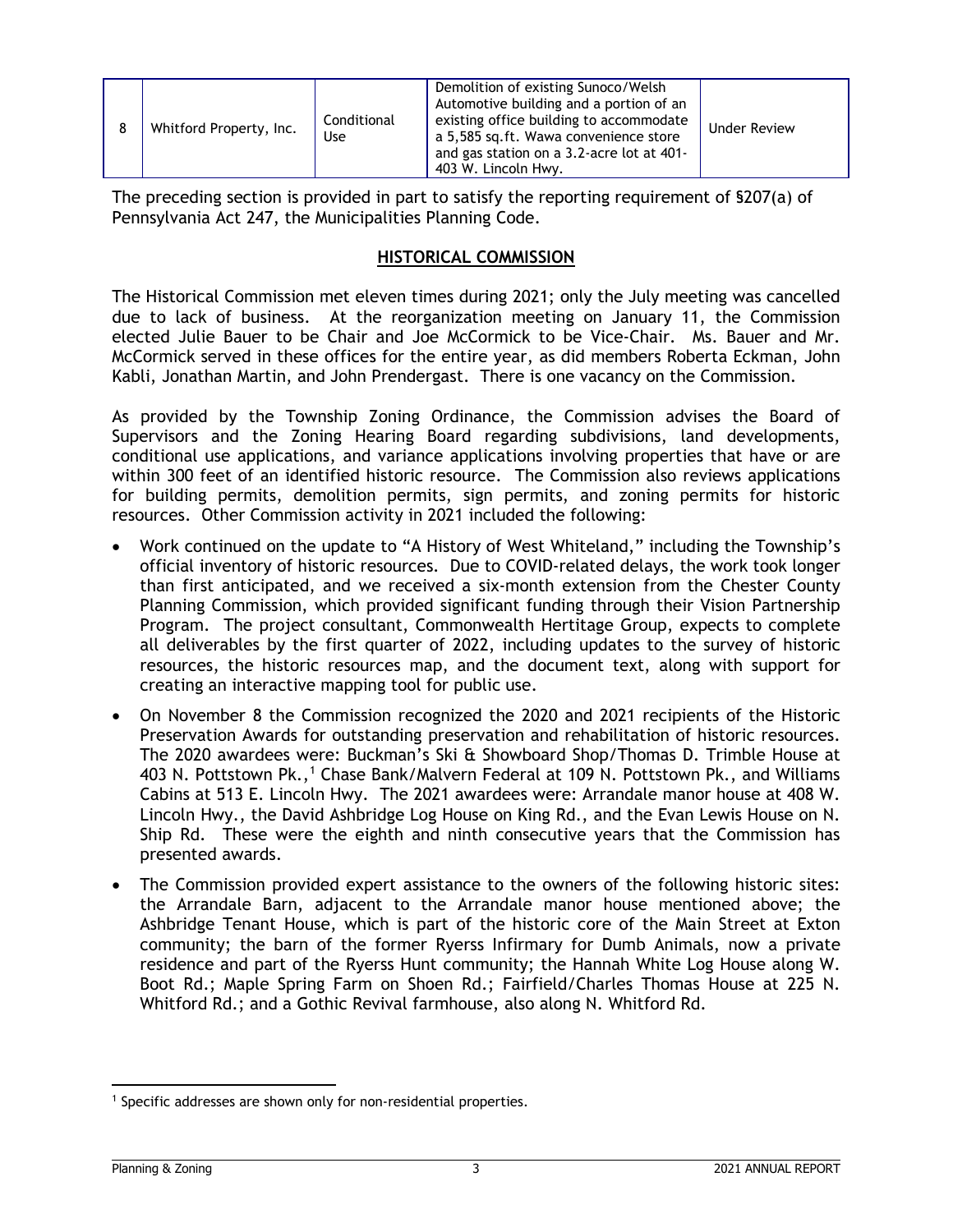#### **BOARD OF SUPERVISORS – PLANNING ACTIVITY**

The authority to approve subdivision and land development plans and conditional use applications rests with the Board of Supervisors, which is advised by the Planning and Historical Commissions, a variety of consultants, and Staff. In 2021, the Board approved four conditional use applications (three more than in 2020) and four final land development plans (same as 2020).

The following chart lists all plans considered by the Board during 2021 in alphabetic order. The "type" column states how the plan was *approved:* our Subdivision and Land Development Ordinance deems the first plan submitted for a project to be a "preliminary" plan, but if it shows all the information required for a final plan the Board may approve it as such.

Please note that 690 E. Lincoln Associates and Ship Run Developers – although distinct entities – worked cooperatively in the development of the properties at 500 and 690 E. Lincoln Hwy. Following conditional use approval of their respective projects, 690 E. Lincoln Associates took on the responsibility for construction of the townhouse portion of the original Ship Run Developers project. The project descriptions in the chart reflect this conveyance.

| #              | <b>Project Name</b>          | <b>Type</b>                                    | <b>Description</b>                                                                                                                                                                         | <b>Status</b>     |
|----------------|------------------------------|------------------------------------------------|--------------------------------------------------------------------------------------------------------------------------------------------------------------------------------------------|-------------------|
|                | 690 E. Lincoln<br>Associates | Conditional<br><b>Use</b>                      | Construction of a 5,590 sq.ft. conven-<br>ience store and gas station on a 3.8-acre<br>lot at the southwest corner of E. Lincoln<br>Hwy. and Ship Rd.                                      | Approved 2/10/21  |
| 2              | 690 E. Lincoln<br>Associates | Final Land<br>Development                      | Construction of a 5,590 sq.ft. conven-<br>ience store and gas station and 68<br>townhouses on a 18.9-acre lot at the<br>southwest corner of E. Lincoln Hwy. and<br>Ship Rd.                | Approved 12/8/21  |
| 3              | Boot Rd. Storage             | Final<br>Subdivision                           | Subdivision to provide an existing<br>dwelling on the commercial property at<br>200 King Rd. with its own 1.0-acre lot.                                                                    | Approved 2/10/21  |
| 4              | Dunnwoody Dr. Outdoor        | Conditional<br>Use                             | Construction of 2-sided billboard at<br>1473 Dunwoody Dr., adjacent to the US<br>Route 202 expressway.                                                                                     | Approved 4/14/21  |
| 5              | <b>Public Works Facility</b> | Conditional<br><b>Use</b>                      | Construction of 3 buildings with a total<br>footprint of 39,200 sq.ft. on a 25.1-acre<br>vacant lot at 215 Valley Creek Blvd.                                                              | Approved 11/23/21 |
| 6              | Raj Real Estate              | Land<br>Development                            | Construction of a 1-story retail and<br>storage building covering 13,297 sq.ft.<br>on a 3.0-acre lot with an existing retail<br>commercial building (which is to<br>remain) at 4 Tabas La. | Approved 2/2/21   |
| $\overline{7}$ | Ship Run Developers          | Conditional<br>Use                             | Construction of 95 single-family<br>detached dwellings and 68 townhouse<br>dwellings on a 81.5-acre lot at 500 E.<br>Lincoln Hwy.                                                          | Approved 2/10/21  |
| 8              | Ship Run Developers          | Final Subdivi-<br>sion and Land<br>Development | Subdivision to allow construction of 95<br>single-family homes on a 62.5-acre lot<br>at 500 E. Lincoln Hwy.                                                                                | Approved 10/13/21 |

## **ZONING**

Long-time Zoning Hearing Board (ZHB) member Brian Dunn left the Board to join the Planning Commission at the beginning of the year. Mr. Dunn was replaced by Shiva Subramanian, but Mr. Subramanian later moved out of the Township and for that reason tendered his resignation, effective June 15. After more than twenty years on the ZHB, Paul Nickels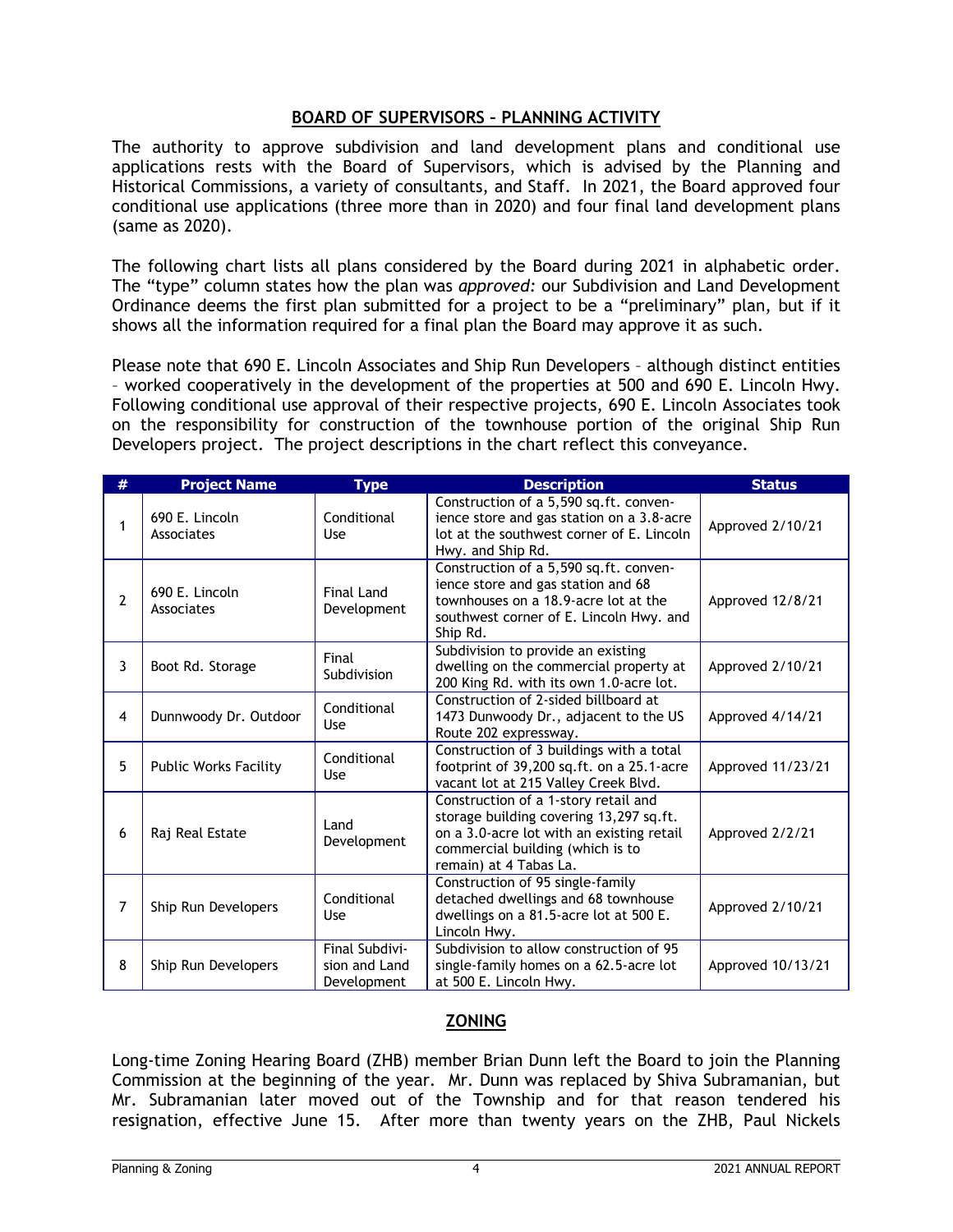resigned in March, and the Board of Supervisors awarded him the Township's Albert Greenleaf Award in April in recognition of his remarkable service. Also in April, the Board appointed JoAnn Kelton to complete Mr. Nickels' term and Guy McCandless as an alternate to the ZHB; Mr. McCandless became a full member of the ZHB when Mr. Subramanian's resignation became effective. The ZHB reorganized in May, electing Paul Clery to be Chair; Mr. Clery, Ms. Kelton, and Mr. McCandless all served through the end of 2021.

The ZHB met ten times in 2021 to hear eleven variance applications, an increase of five from the six variance applications heard in 2020:

- Alex and Erin Knapp applied for relief from various area and bulk limits to allow construction of a garage accessory to their residence at 1410 Spackman Ln. in the R-1 Residential district. The hearing was held on February 25, and the Board granted the variance requested with conditions.
- Beau and Amanda Shepard applied for relief from setback requirements and building coverage to allow construction of a 2-story addition to their residence at 949 Elmwood Ave. in the R-2 Residential district. The hearing was held on February 25, and the Board granted the variance requested with conditions.
- The Chester County Library applied for relief from limit on impervious cover and from minimum required building setback from an internal access drive for their facility at 450 Exton Square Pkwy. in the TC Town Center district. The hearing was held on March 25, and the Board granted the variance request with conditions.
- Yellow Cab Holdings PA, LLC applied for relief to allow a wall-mounted sign to extend above the roof line and to allow a new freestanding sign for the Wendy's restaurant at 153 E. Swedesford Rd. in the TC Town Center district. The hearing was held on May 27, and the Board granted the variance request with conditions.
- Nathan Buchanan and Elizabeth Jones applied for relief from various area and bulk standards to allow the construction of a 2-car detached garage accessory to the existing residence at 1314 Greentree Ln. in the R-2 Residential district. The hearing was on May 27, and the Board granted the variances requested with conditions.
- Raquel Izquierdo applied for relief from coverage limits to allow a covered deck and pool at the rear of the residence at 1420 W. Woodbank Wy. in the R-1 Residential district. The Board denied the variances following a hearing on May 27, but the Applicant modified her request, made a new application to the Board, and the Board granted the variance to allow the covered deck following a hearing on July 29.
- Whitford Property, Inc. applied for relief from sign regulations, setbacks, and limit of expansion of a non-conforming use to allow for a Wawa convenience store and gas station at 401–403 W. Lincoln Hwy. in the O/C Office/Commerial district. The hearing was held on June 24, and the Board granted four of the five requested variances with conditions. The ZHB did not grant relief to allow a wall-mounted sign larger than allowed on the south façade of the proposed building.
- Eric and Carly Lloyd applied for relief from setback regulations to allow a swimming pool at the rear of the residence at 1389 Highland Ave. in the R-1 Residential district. The hearing began on August 26 and was continued to September 30, at which time the Board granted the variance requested with conditions.
- Greg and Lori Corner applied for relief from the definition of "family" to allow more than three unrelated people to live in a single-family house at 50 W. Boot Rd. in the NC Neighborhood Commercial district. Following the hearing on November 18, the ZHB denied the variance.